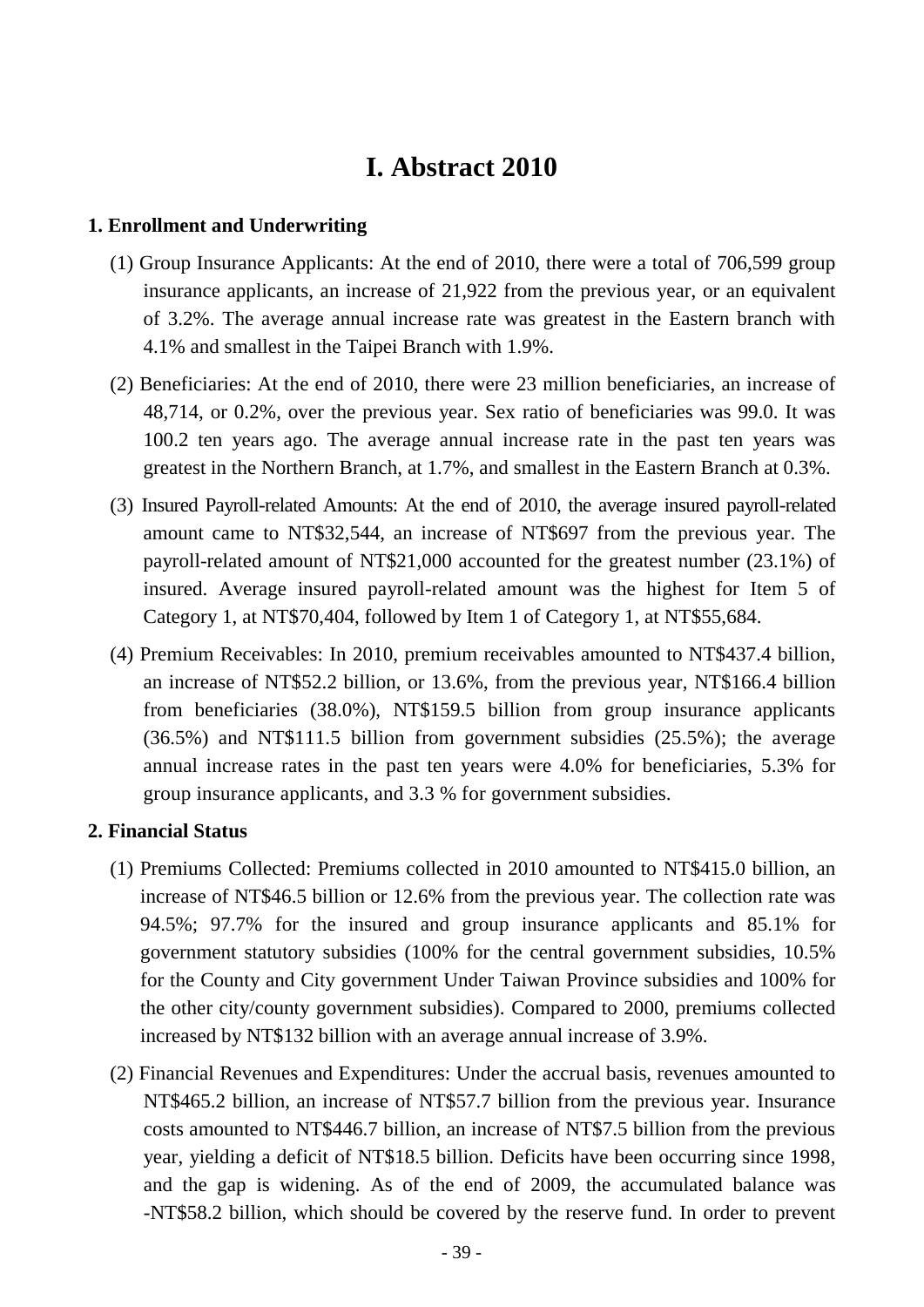the deficit gap from widening further, the premium rate was adjusted to 5.17 in April, 2010. As of the end of 2010, the accumulated balance reduced to -NT\$39.7 billion

(3) Delinquent Charges: Delinquent charge receivables amounted to NT\$192 million in 2010, showing a decrease of 13.7% from the previous year. NT\$116 million was collected, showing a decrease of 15.0%. The collection rate was 60.1%.

#### **3. Contracting and Management of Medical Care Institutions**

- (1) Contracted Medical Care Institutions: As of the end of 2010, the total number of contracted medical care institutions was 25,031, an increase of 608, or 2.5%, from the previous year; hospitals decreased by 6, clinics increased by 317, pharmacies by 260, and other medical care institutions by 37.
- (2) Rate of Contract Signed: As of the end of 2010, rate of contract signed between hospitals/clinics and the BNHI was 92.1%. Taipei City posted the lowest rate at 83.0%, followed by Taichung City at 88.8%.
- (3) Hospital Beds: At the end of 2010, the total number of beds in contracted medical care institutions was 146,187, an increase of 1,393 or 1.0% from the previous year. Of which, 119,054 was for insured beds, showing an increase of 1,617 or 1.4% from the previous year. The percentages of insured beds in various levels of hospitals were 66.7% for academic medical centers, 79.3% for metropolitan hospitals, 88.5% for local community hospitals, and 99.9% for physician clinics and dental clinics.
- (4) Violations: In 2010, 541 medical care institutions were found to have committed violations, an increase of 5, or 0.9%, from the previous year. 215 medical care institutions were penalized by reduced reimbursement, 159 by corrections, 114 by suspension of contract ranging from 1 month to 3 months, and 53 by contract termination.

#### **4. Medical Benefits**

(1) Claims: There were 361 million outpatient medical service cases filed in 2010, an increase of 4 million, or 1.1%, from the previous year; the outpatient medical benefit claims were 336.0 billion RVU, an increase of 10 billion RVU, or 3.1%, from the previous year; the average points per case were 932 RVU.

Inpatient medical service case filed in 2010 were 3 million cases, an increase of 60 thousand cases, or 2.0%, from the previous year; the inpatient medical benefit claims were 164.4 billion RVU, an increase of 2.8 billion RVU, or 1.7%, from the previous year; the average points per case were 51,267 RVU; the average length of stay in hospitals per case was 10.2 days.

(2) Approved Benefits (RVU): The approved outpatient medical benefit payments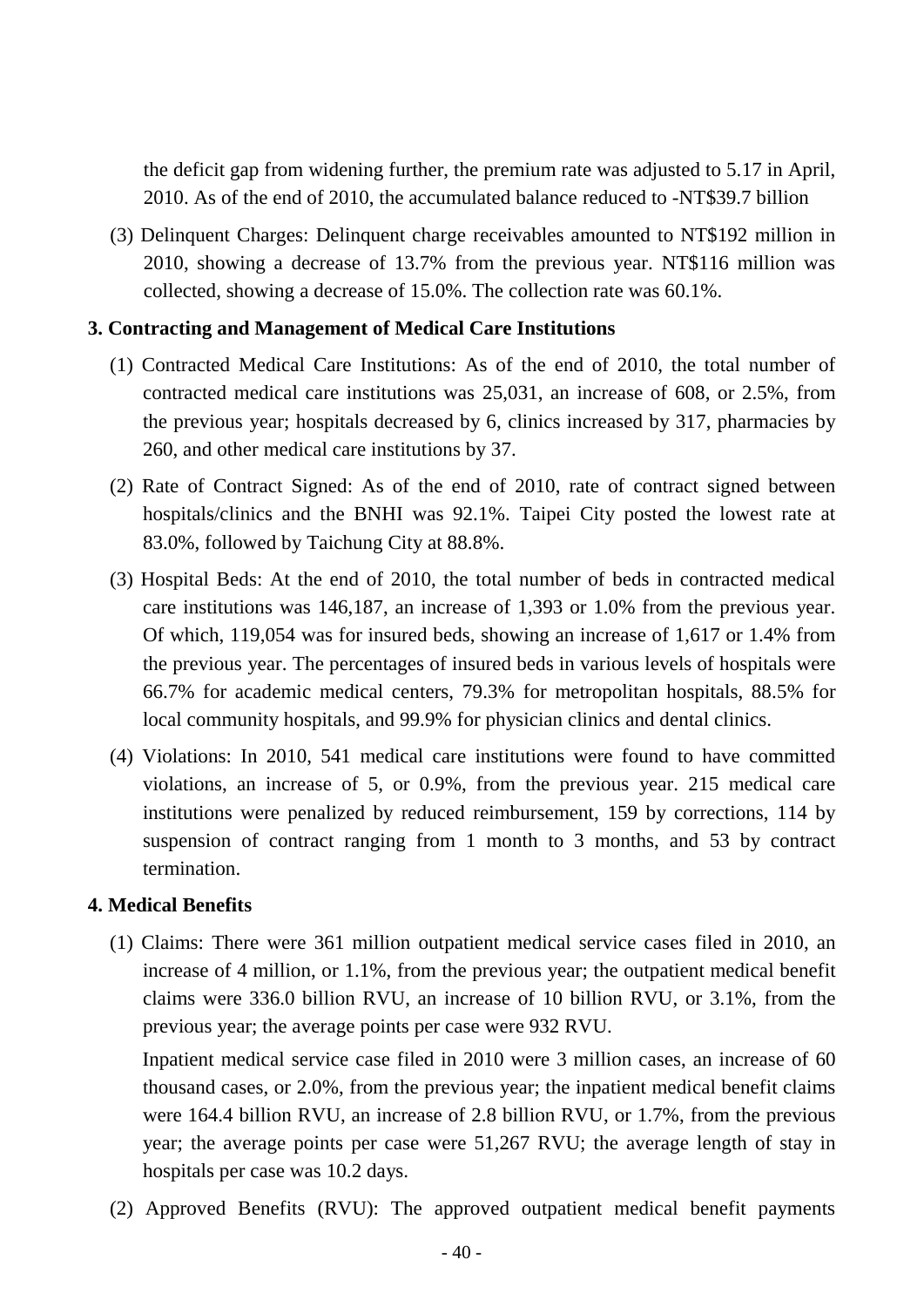amounted to 329.8 billion RVU in 2010, an increase of 10.7 billion RVU, or 3.4%, from the previous year. The average points approved per case were 914 RVU. The approved inpatient medical benefit payments were 159 billion RVU, an increase of 3.5 billion RVU, or 2.2%, from the previous year. The average points approved per case were 49,563 RVU.

- (3) Approved Benefits (NT\$): The approved outpatient medical benefit payments were 310.7 billion RVU in 2010, an increase of NT\$11.2 billion, or 3.7%, from the previous year; average cost per case was NT\$862. Approved inpatient medical benefit payments amounted to NT\$148.1 billion, an increase of NT\$4 billion, or 2.8%, from the previous year; average cost per case was NT\$46,168.
- (4) Medical Expenses (copayment included): Outpatient medical expenses were 48% for males and 52% for females; average points per case for males were 1,090 RVU and 943 RVU for females. Inpatient medical expenses were 55% for males and 45% for females; average points per case for males were 56,367 RVU and 48,149 RVU for females. For age 65 and over, outpatient medical expenses accounted for 29%, while inpatient medical expenses accounted for 44%.

Both outpatient and inpatient average medical expenses per case increased with age. Outpatient expenses were  $602$  RVU for age  $0-14$ , 824 RVU for age  $15-44$ , 1,177 RVU for age 45–64, and 1,376 RVU for 65 and over. Inpatient medical expenses were 25,003 RVU for age 0~14, 38,111 RVU for age 15–44, 54,834 RVU for age 45–64, and 71,375 RVU for age 65 and over.

- (5) Major Illness / Injury Certificates Issued: As of the end of 2010, there were 30 kinds of major illnesses/injuries; the number of valid major illness/injury certificates issued was 871,457, an increase of 40,424 from the previous year, or 4.9%. Cancer patients held the highest number, at 397,403, followed by chronic psychotic disorder patients, at 207,667, and patients with generalized autoimmune syndrome requiring lifelong treatment, at 74,344.
- (6) Major Illnesses/Injury Claims: The outpatient medical benefit claims of major illnesses/ injury amounted to 74.5 billion RVU in 2010, an increase of 4.9 billion RVU from the previous year, or 7.1%. The highest amount came from patients with end-stage renal disease at 36.5 billion RVU (49.0%). The inpatient medical benefit claims of major illnesses/ injury in 2010 were 68.2 billion RVU, a decrease of 50 million RVU over the previous year, or 0.1%. The highest amount came from patients with cancer at 29.3 billion RVU (42.9%). In terms of average points filed per capita, congenital hemophiliacs ranked first for both outpatient and inpatient services, with 2.5 million RVU for the former and 1.6 million RVU for the latter.